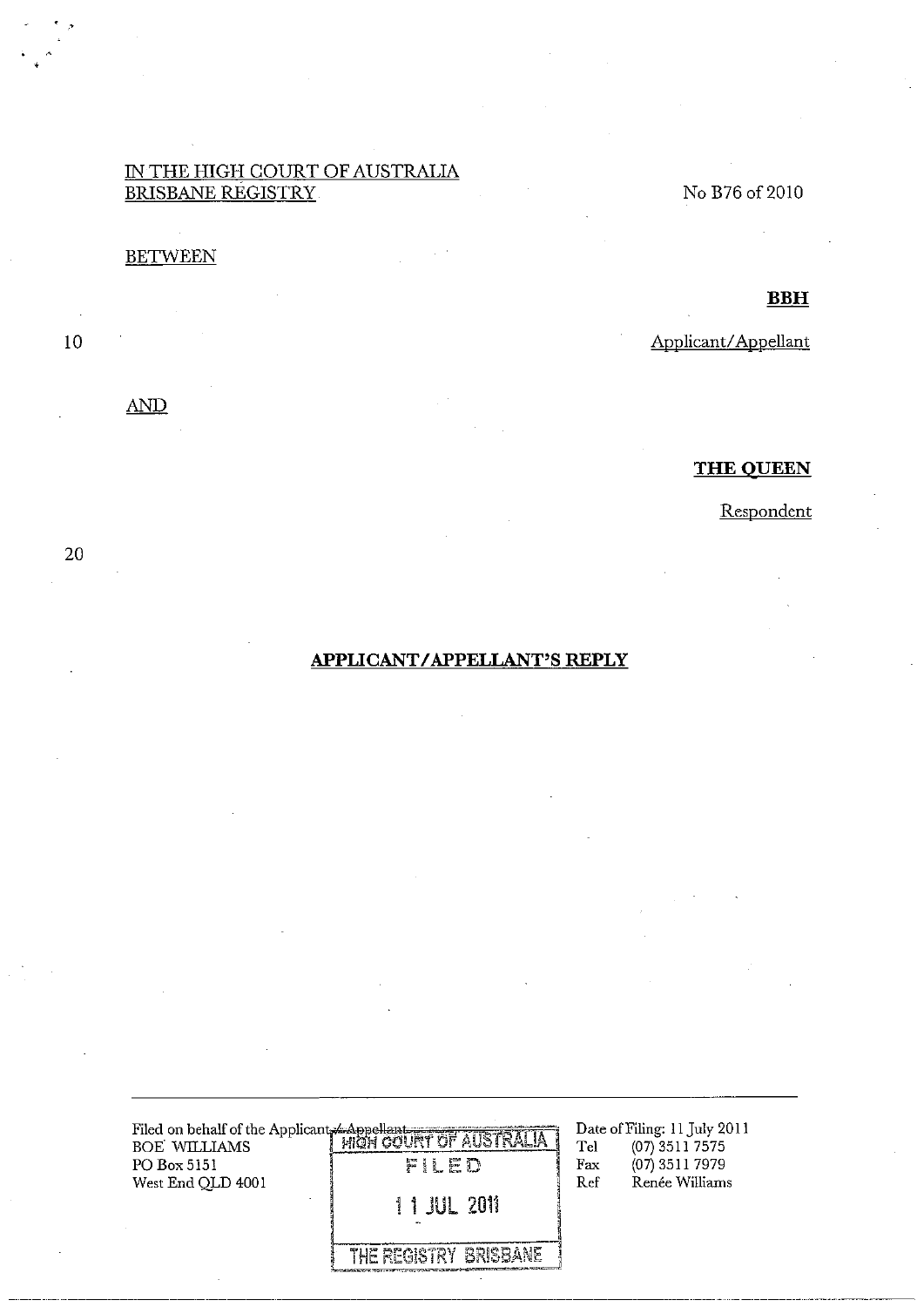1 The respondent is correct to clarify the reference to *O'Leary* in the manner suggested.

2 It is not accepted, as seemingly contended (at paragraph 17), that a warning against propensity reasoning was given by the trial judge in relation to W's evidence. The warning cited (at ARB 148, TI63.1O) was directed to the complainant's evidence of uncharged acts.

10

3 The respondent in paragraph 23 cites *KRM* v *The Oyeen* [2001] 206 CLR 221 per Kirby J at 256  $[102] - [103]$  as authority for the proposition that s229B of the Code permits the admission of relevant evidence of the relationship. It may assist the Court to have regard also to his Honour's judgement at paragraph [104], which is supported by references to the principles articulated in *Pfennig*. In any event it is unhelpful, in the present discussion, to regard W's evidence as merely being evidence of the relationship.

4 The respondent then seeks to invoke that which was said by some members of this Court in *Roach v The Oyeen* (2011) 85 ALJR 558. In *Roach* it was s 132B of the *Evidence Act*  (Qld) 1977, which rendered 'relevant evidence of the history of the domestic 20 relationship...' admissible in certain criminal proceedings. That case focuses on the interplay of the principles in *IJennig* with that section.

5 The appellant's case is not one to which that section applies. The admissibility of W's evidence, as well as that from the complainant's mother as set out in *Appendix A,* is not at all affected by s 132B. -

Dated: 11 July 2011

maggie.dalton@stjames.net.au

BretWalker P 02 8257 2527 F 02 9221 7974

/ ;?Jj)//'1 /{~j/)/;tL J!I/'f~:;{/

Peter Callaghan P 07 3369 7900 F 07 3369 7098 callaghansc@8petrieterrace.com.au

Andrew Boe P 07 3511 7567 F 07 3369 7098 aboe@8petrieterrace.com.au

30